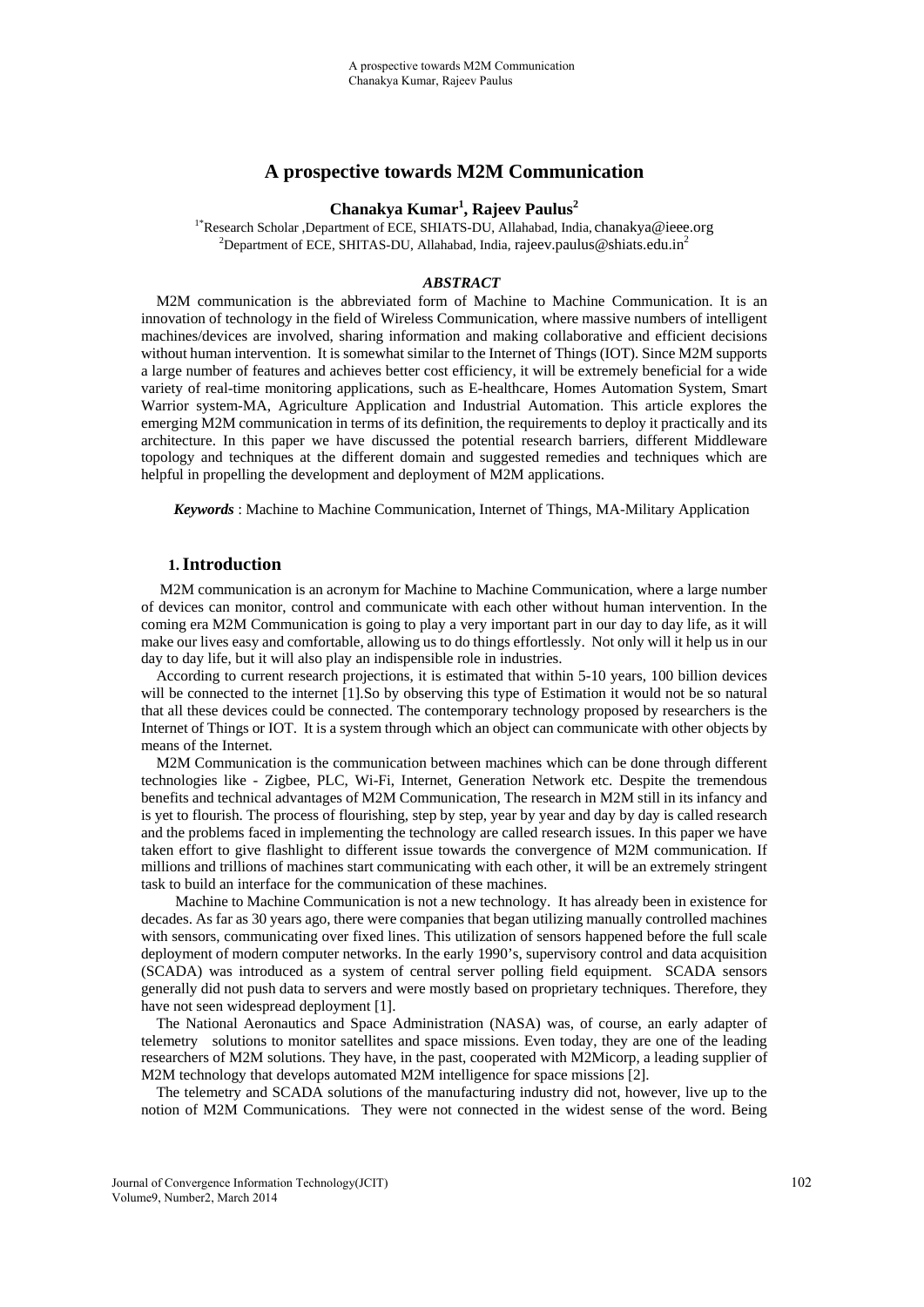different from the conventional technology of communication, M2M is a technique where millions of machines in the world will connect and communicate with each other, and potentially access any device from anywhere in the world. In the different prospect M2M can also be called as IoT (internet of Things),WOO (Web of Objects) and WOT(web of things).

### 2**. VISION OF M2M COMMUNICATION**

Manifold definitions of Machine to Machine Communication, which can be traced within the research community, prove that there is a strong interest in M2M issues that are hotly debated. If an interested reader wants to learn more about it and goes through some literature on it, he might not understand what M2M really means, which basic ideas stand behind this concept, and what social, economical and technical implications there will be due to the full deployment of M2M. In the following discussion, the definition of M2M communication will be elaborated upon. In this section we have discussed about definitions of M2M communication.

The definition of M2M is derived from Machine to Machine Communication: There have been many attempts to define M2M Communication. : Machine to Machine (M2M) refers to technologies that allow both wireless and wired systems to communicate with other devices with the same ability. [3]

In this paper, M2M stands for Machine-to-Machine, and hence Machine-to-Machine (M2M) Communication refers to the communication between computers, embedded processors, smart sensors, actuators and mobile devices without, or with only limited, human intervention [4]

M2M is a new business concept originating from telemetry technology, used for automation, transmission and measurement of data from remote sources by wire, radio or other means. [4]

It is difficult to comprehend the term "Machine to Machine Communication" because it is syntactically composed of two similar words - "Machine" and "Machine" which are integrated with the word "and".

Sometimes, considerable differences arise in visualizing M2M, because the stake holders, business alliances, research and standardization bodies look at the issue from either a "Machine oriented" or a "Connection between two Machines" perspective, depending on their specific interests, finalities and backgrounds.

It should be kept in mind that the words "Machine" and "Machine" put together with "Communication", give a sense of disruptive innovation in today's ICT world, i.e. Machine to Machine Communication.

 In a broader sense, M2M Communication is a matter of direct or indirect communication between two machines/ devices.

A UN report states that there will be a new era of ubiquity where humans may become the minority as generators or receivers of traffic. Also, the networking of everyday devices will gain more prominence than the changes brought about by the internet. [5]

A few examples of possible application scenarios in which the new paradigm will play a leading role in the near future are, domestics, assisted living, e-health, Home Automation and Smart Metering System . Similarly, from the point of view of business users, the most obvious effects will be visible in fields such as, Automation, Industrial manufacturing, and Fleet Management.

 M2M uses a device to capture an event, which is relayed through a network (wireless, wired or hybrid), to an application, that translates the captured event into meaningful information (for example, items that need to be restocked) [7]. Such a communication was originally accomplished by having a remote network of machines that relayed information back to a central hub for analysis, which would then be rerouted into a system like a personal computer [8].

It is characterized by involving a large number of intelligent machines sharing information and making collaborative decisions without direct human intervention [9].

M2M is the birth of a fourth generation of computing. It combines communications and computer and power technologies to enable remote Human and Machine interaction with physical, chemical, and biological systems and processes [10].

It can be defined as a network communications system among specialized devices in homes, factories, offices and commercial venues that automatically connect to each other for the exchange of status and control information. In addition to automated device-to-device dialogs, M2M devices can be programmed to interact with Machines via the network, report events and request instructions, creating a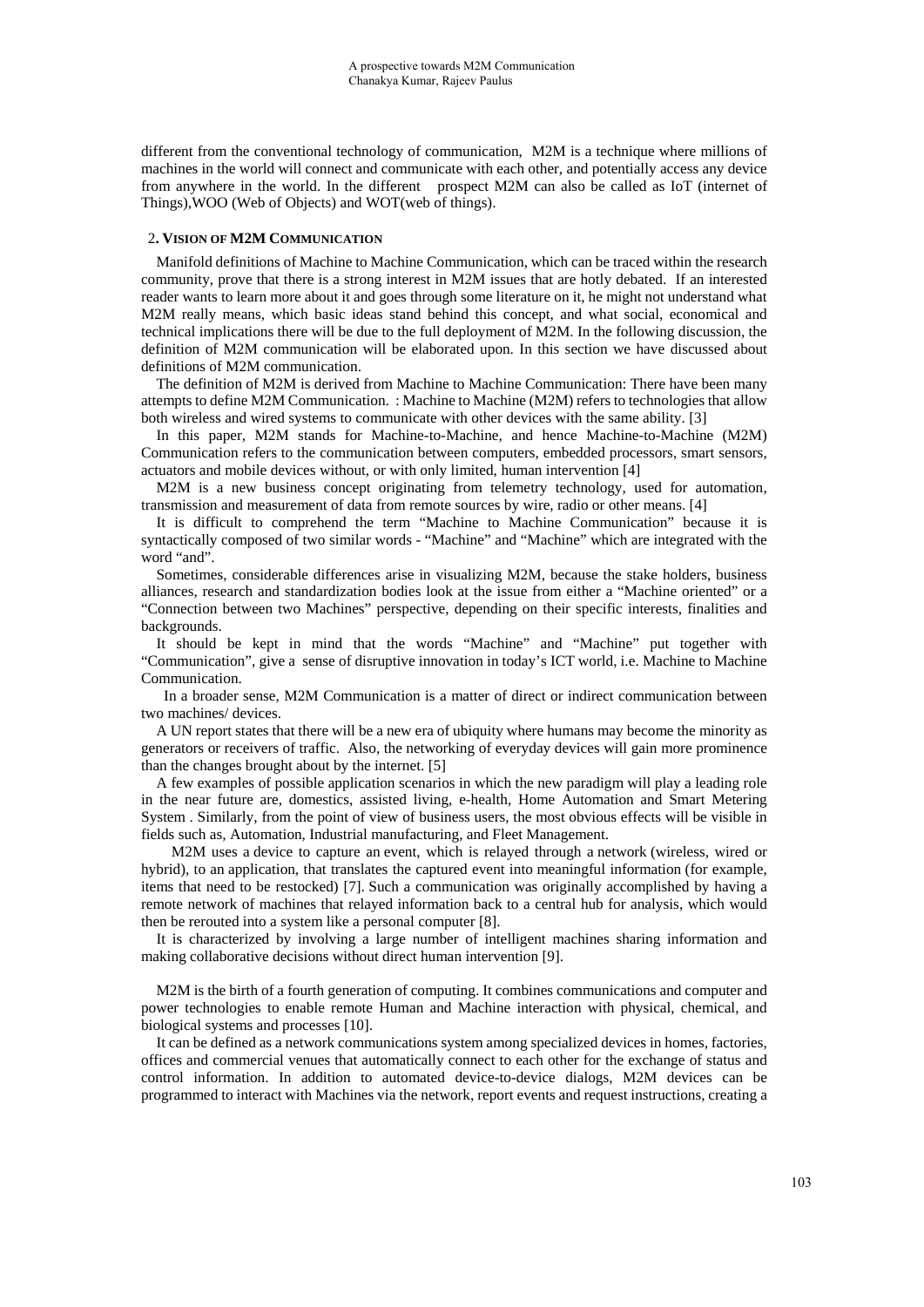human aspect of the M2M world [11].

Machine to Machine Communication is a form of data communication that involves one or more entities that do not necessarily require human interaction or communication (MTC) in 3GPP. M2M can be carried over mobile networks (e.g. GSM-GPRS,CDMA-EVDO networks)[12].

In the most basic sense, M2M is a technology of the future, where a smart device will interact and communicate via a communications network. In order to function, each device must be outfitted with a communication module, and in many cases a sensor, for data collection .With numerous advances in wireless communication and in the base-band processor technologies, these devices can be easily placed in diverse locations, many miles away from one another, or form a central system through, IP, Satellite, GSM, GPRS and EDGE[13].

M2M is the automatic communication between devices without human intervention. It often refers to a system of remote sensors, middleware, software and applications that are continuously transmitting data to a central system [14].

When two electronic systems communicate autonomously, that is to say without human intervention, the process is described as Machine-to-Machine (M2M) Communications. The main goal of M2M Communications is to enable the sharing of information between electronic systems autonomously [15, 16].

Due to the emergence and rapid adoption of wireless technologies, the ubiquity of electronic control systems, and the increasing complexity of software systems, wireless M2M has been attracting a lot of attention from industry and academia [17, 18, 19, 20].

 It is easy to monitor and control a small number of machines/devices, but it is really very difficult to connect and control millions and billions of machines without any human intervention. This concept, where billions or trillions of devices connect together, share information and make collaborative decisions, gives rise to a new nomenclature in the field of communications called Machine to Machine Communication. Many technical issues may crop up as billions of machines connect together. For M2M Communication technology to be accepted worldwide, a lot of technical issues have to be resolved on a large scale. Despite its real-time application and lots of benefits, research in M2M Communication is still in its infancy, and faces many technical challenges. These challenges include M2M Architecture, M2M Communication's Energy Efficiency issues, M2M cost effectiveness, M2M Reliability, M2M Privacy, Persistency and Security [17].

### **3. Architecture**

High–level M2M Architecture Provides an overview of the components of a system as well as the relationship between the individual components. It provides the starting point for a stepwise approach to the description of the functional architecture. This second presentation of the architecture provides a more formal description of the interactions between functions within the system, where each function can be mapped into components of the high-level system architecture.

Although every particular deployment of M2M is unique, there are four basic stages that are common to most M2M based applications [9]: Collection of data, Transmission of data through a communication network, Assessment of data, Response to the available information.

 A new ETSI Technical Committee [23] is developing standards for M2M Communications. The aim of this group is to provide an end-to-end view of M2M standardization cooperating with ETSI's activities on Next Generation Networks and 3GPP standards initiative for mobile communication technologies.

 ETSI TC M2M has adopted the following Architecture which allows for a common understanding of the system that is under standardization. This high level architecture fully endorses the need for M2M service capabilities that are exposed towards applications, be it in the network, the device or in the gateway. One important aspect of this high-level system view is that it provides an end-to-end representation of an M2M system. However not all elements of this architecture are targeted as standardization work in ETSI TC M2M.According to definition, the architecture of Machine to Machine Communication System is composed of three domains i.e. M2M Node domain, M2M Network domain and Application domain. M2M Node domain is used to sense the activity under area of interest and collect the data for further processing [9]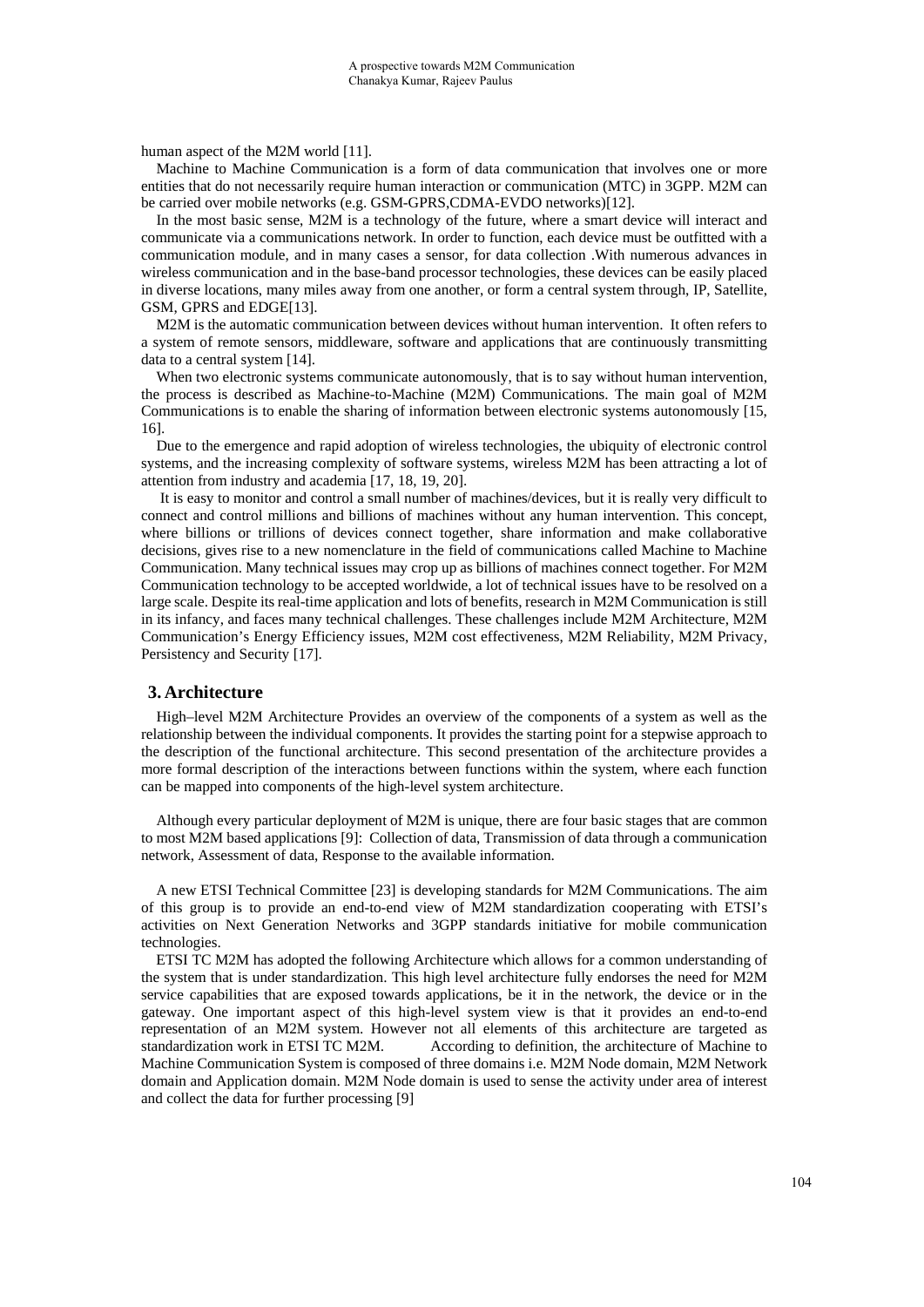Therefore, the entire system of M2M Communication is composed of three domains: namely,

(i) M2M device domain (ii) Network domain (iii) Application domain

In this section we will discuss about the detailed architecture of M2M Communication. As shown in Fig.1, the architecture of M2M consists of sensor nodes, network domain, and application domains. Sensor Node domain is the same as M2M Node domain in M2M communication [2].

(i) **M2M Node Domain:** In the M2M Node domain, an area network is potentially formed by a large number of M2M nodes {N0, N1 ...} and an M2M Gateway (GW). Each M2M node, Ni, is a very flexible and smart device equipped with some specific sensing technology for real-time monitoring. Once monitoring data are sensed, M2M nodes make intelligent decisions and transmit the sensory data packets to the GW in single-hop or multihop patterns.

(ii) **The Network domain** provides cost-effective and reliable channels for transmitting sensory data packets from the Sensor domain to the Application domain. Again, Network domain can be divided into two parts

- (a) M2M Area Network (b) M2M Access Network
- **(a) M2M Area Network:** It is a generic term referring to any network topology that provides physical and MAC layer connectivity between different M2M devices connected to the same M2M area network, or allows an M2M device to gain access to a public network via a router or a gateway. The term M2M Area Network was first used by ETSI TS102690 Technical specification [24]. M2M Area Network is the first communicating tool, after sensing tools, which provides physical and MAC layer connectivity between different M2M devices in the same area network or allows the conveyance of data to a public network via a router or a gateway.

 In general, M2M represents a future in communication where billions or trillions of everyday devices will be connected and managed [25].

**(b)M2M Access Network: M2M** Access Network is a kind of network that allows the M2M device to communicate with a core network. Examples of access networks include xDSL, HFC, satellite, GERAN, UTRAN, e-UTRAN, W-LAN, WiMAX and Internet Protocol. In the following discussion we are going to elaborate on the different technologies and protocols which play a vital role in M2M Access Network.



Fig: 1. Architecture of M2M Communication.

M2M applications like automotive or utility metering , can have a 10 year deployment lifetime. 2G M2M modules are still being deployed in 2012, because 2G has a lower module cost, it is more reliable and it has low power and coverage. 2G is superior in lower band-cellular 800 and 900 MHz GSM band while 3G is superior in the higher bands-1800MHz DCS and 1900PCS

**Application Domain** : is the last part of the architecture. In the application domain, BS (base end server) is the key component for the entire M2M communication paradigm. This BS forms the data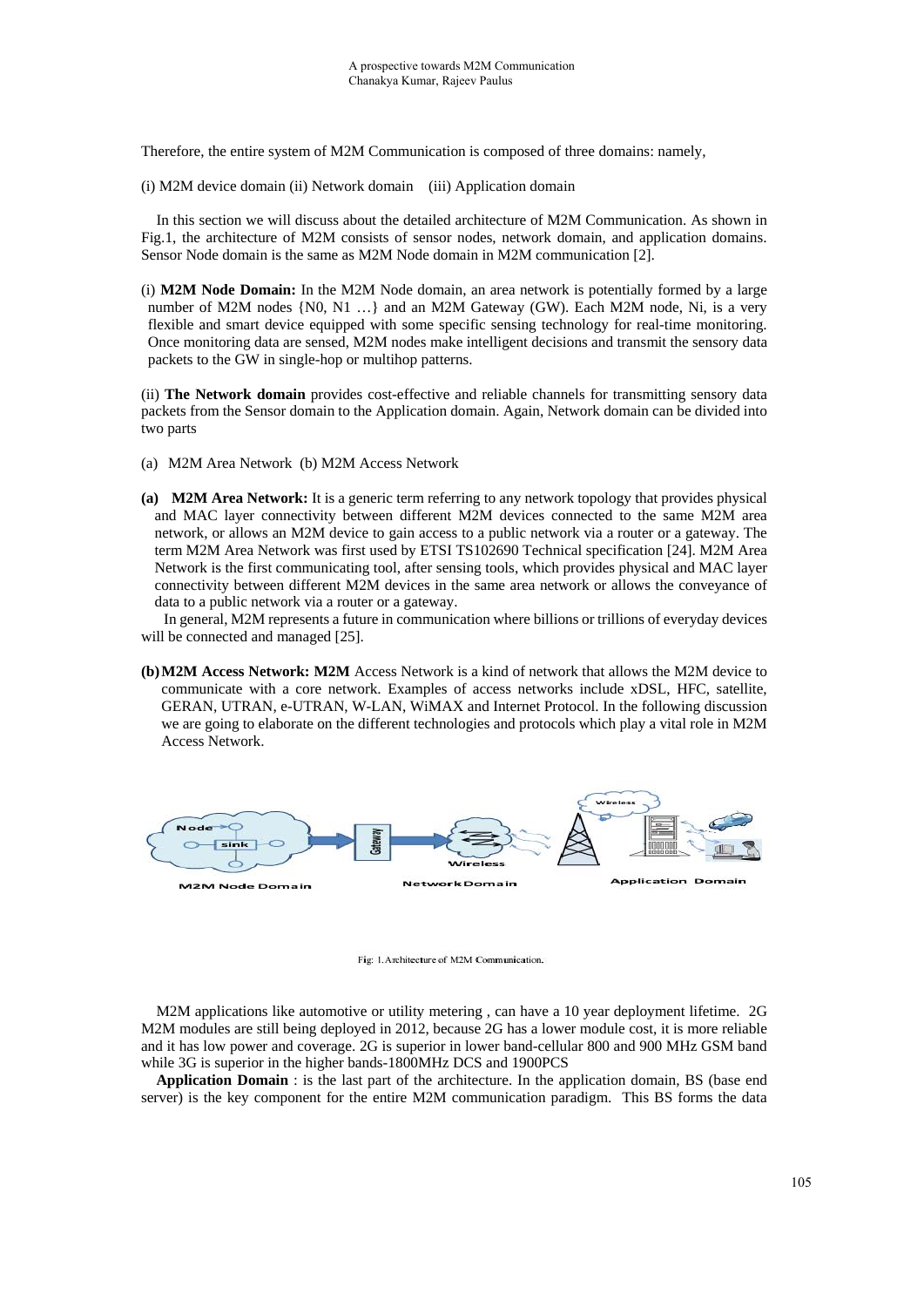integration point for storing all sensory data from the M2M Communication domain. It also provides these real-time data to a variety of M2M applications for remote monitoring management.

## 4**. Enabling Technology**

 The practilization of M2M Communication into the real word is possible only due to the integration of several sensing and communication technologies (for the M2M area Network and M2M access network) [24]. As mentioned above, the entire enabling technology of M2M Communication is a combination of sensing network and communication system. According to the architecture of M2M, we can divide the implementation of sensing technology into two network level mainframes:

- (i) Sensing technology at M2M area network domain
- (ii) Sensing technology at M2M access network domain

 To develop a concept of an Efficient and Reliable M2M environment we will have to go through many enabling technologies at every node level.

Technology at the M2M node or at the sensor node is for identification, sensing and collection of data at sink node. According to the above discussion, the entire M2M system is composed of three domains, namely, M2M node domain, Network domain & Application domain. We can say that sensing technology is required to sense the activity of a device at the node level and communication technology is required to collect and transfer this activity to the application layer to maintain connectivity inside and outside the system.

 First we will discuss about the different types of sensing technologies and then move towards the communication technology of different mainframes of a single M2M paradigm. The M2M vision consists, in most pictured scenarios, of several sensor networks connected to the wider internet. M2M nodes are nothing but a sensor that can monitor activity, behavior, conditions and communicate with the outside world. This communication is through wireless, as this is most convenient. A typical sensor network is composed of the sensors and their local interconnections, the gateway (optional) to the external world, a transport network and a service platform that handles the data and supports applications and users [26]. This is visualized in figure 2.1 Our focus will lie on the interfaces between the devices, such as the access network and the service platform itself. An important point to note in this figure is that the authors of [26] indicate the possibility of leaving the service platform out of the public network. This could potentially be interesting for a closed system with critical demands, such as remote management of off-shore installations. Then there would be no need to include an external telecommunications provider, and hence have complete control of the networks utilized by the M2M service. To sum up, a typical sensor network, and especially one utilized in an M2M context, usually consists of the following parts:



**Fig :2 Connected Sensor networks** 

• Sensors • Local wired or wireless communication • Access network • Transport network • Service platform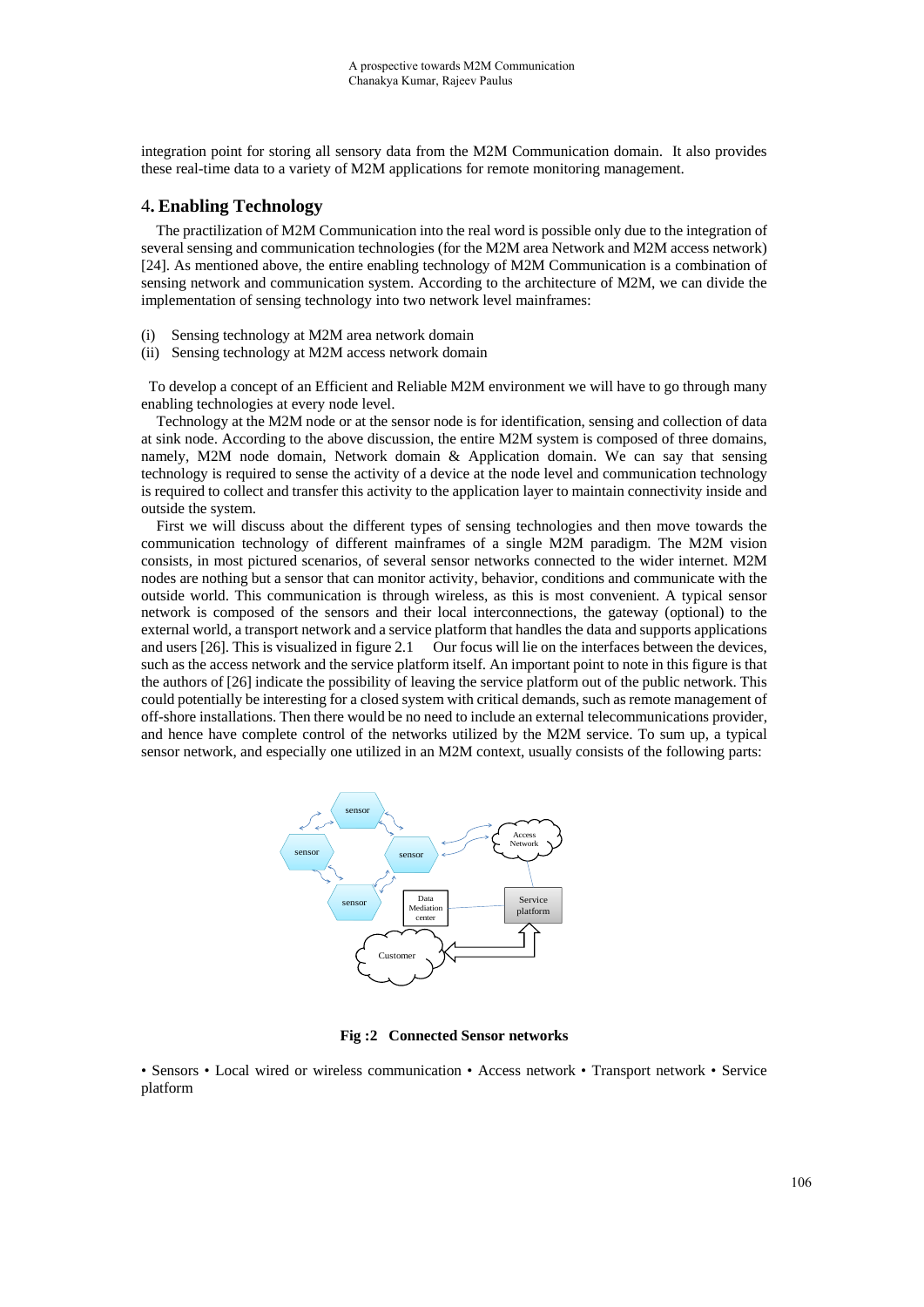In this context, the key component of M2M communication at M2M node domain is RFID technology, Sensor network, and RAN (RFID area network).

Sensor area networks play a crucial role for the deployment of M2M Communication. The usage of sensor network has been proposed in several M2M application scenarios, such as-E-healthcare, M2M Home Automation system, Fleet management, M2M field warrior as in Military Application and many more.

 An M2M Sensing network consists of a large number of M2M nodes communicating in a single hop or multi-hop manner. A large amount of literature has been produced on sensor networks in the recent past, addressing several problems at all layers of the protocol state [27]. The major issues, with the wireless sensor node, are to maintain the energy efficiency, scalability, reliability, privacy and security at the node level. In the next section we will attempt to describe these issues.

 Today, the most common commercial M2M sensor network solution is based on the IEEE 802.15.4 standards. These standards define the physical and MAC layers for low power and low bit rate communication, in wireless personal area network (WPAN) [28]. The next tool of M2M communication at the M2M node sensing level is the RFID system [29]. which is composed of RFID readers with RFID tags. Tags are unique identifiers attached with M2M nodes near the area of interest. A signal is generated, that causes the readers to trigger the tag transmission. This technique can be used to sense any device or machine in real time without human intervention. Due to these types of specifications, the application of this technique is widely used, from fleet management to E- health care and security application.

 The WISP project is being carried out at the Intel lab to develop wireless identification sensor place or WISP [30]. The WISP is only to sense the device and is powered and read by the RFID reader. The RFID sensor system gives rise to the need for the building of RFID sensor network RAN [31].

## **5. Middleware /Software**

There has been a significant activity in the open source community relating to the development of platforms and operating environments upon which M2M applications can be built. This section provides an overview of the most important open-source platforms used to realize M2M communication.

**OSGi:** The OSGi(Open source gateway initiative) technology [32] is a set of specifications for the Java platform and it defines a Dynamic module. The specification of OSGi enables a development model where the M2M application is composed of small M2M nodes. The OSGi technology is based on a service-oriented architecture and is able to enable M2M nodes as a component of OSGi to dynamically discover and collaborate with each other.

 A service within the context of OSGi , is specified as a Java interface implemented by one or more bundles. A bundle is practically a java .jar file that realizes the deliverable application and registers the services the application offers. When a bundle is not working, the services registered by the bundles are removed along with references to other services. Bundles can be notified when a service they depend on is unregistered and class path dependencies are managed. The OSGi architecture is depicted in Figure 3. The Bundles are the OSGi components (in M2M system M2M node) made by the developers. The OSGi Architecture is made with seven components enlisted as – Service layer, Life cycle, Modules, execution Environments, java virtual machine, and native operating system.



**Fig:3 Architecture of OSGi [33]**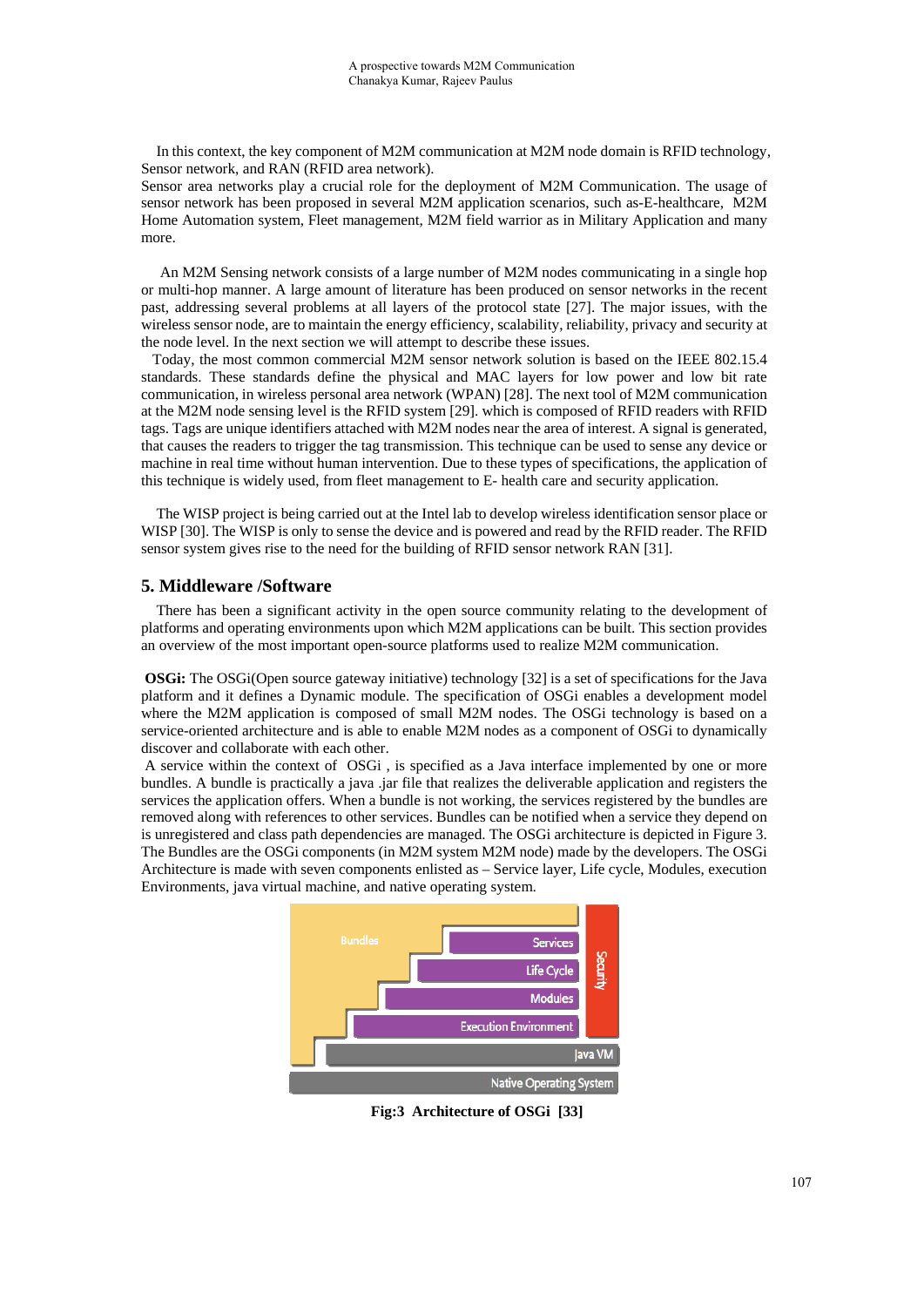There are currently a number of open-source OSGi framework implementations, which have been adopted by the community of OSGi developers. Widely-used OSGi frameworks include the Apache Felix [34], Makewave Knopflerfish [35], and the Eclipse Equinox [36].

**Mango:** Mango [37] is web-based, AJAX-enabled M2M software that enables users to access and control electronic sensors, devices and machines over multiple protocols, simultaneously. The data that is collected is stored in its database. Graphs, diagnostic data and management information can also be obtained from its Human-Machine Interface. According to Mango philosophy, end devices are treated as data "sources", which are polled in user-defined time intervals for data collection. Depending on conditions configured by the Mango user, the data values may lead to the triggering of events, which are acted upon by the corresponding handler -i.e. sending an e-mail or setting the value of a device.

 Manual monitoring, control, and data logging is possible through the Mango M2M application development environment, but the automation power of Mango lies in the event subsystem. Events are split into two parts: the first part is the sensing/collection of data and the second part is the monitoring of data. These parts can be chained and also swiftly paired in a one-to-many fashion. An event detector could be a high limit (for analog data) or a binary/multi-state state.

**Very Simple Control Protocol & Friends**: The Very Simple Control Protocol [38] is a protocol developed for use on microcontrollers. The VSCP and friends are used to remotely measure, control and provide application for home automation. In order to provide a complete solution, VSCP is combined with a package referred to as VSCP & Friends. The package includes the VSCP protocol specification and software, web-related tools for realizing home automation on top of VSCP. VSCP supports global unique identifiers for nodes. By this means it is useful for M2M Communication, thus making an M2M node identifiable no matter where it is installed in the world. Furthermore, it includes a register model in order to provide a flexible common interface for node configuration and a model for controlling the functionality of each node. VSCP does not make any assumptions regarding the lower level system used to realize physical interconnection with the node. Therefore, it works with different transport mechanisms such as Ethernet, TCP/IP, Wireless, Zigbee, Bluetooth, CAN, GPRS, RS-232 and USB. VSCP is event-based. Every time an event occurs, it is broadcast to all other nodes on the network. From there on, each node decides on its own if the event received needs to be processed or not. The final decision depends on the node's decision matrix. The decision matrix is made up of a number of if <condition> then <action> lines, where the <condition> is evaluated based on fields present in the VSCP datagram broadcasted to the network.

**AllJoyn:** AllJoyn [39] is different from the Mango protocol and is a peer-to-peer framework, which enables ad-hoc, proximity based, and device-to-device communication. Practically, compared to mango, it provides device-to-device communication protocol which enables mobile devices to support peer-to-peer applications. It is designed as a backwards-compatible extension of DBus, a standard protocol for inter-application communication in the Linux desktop environment. Its API provides support for both  $C_{++}$  and Java. AllJoyn addresses the issues of discovery and network complexity management in peer-to-peer networks, in order to enable nearby devices communicate directly with one another over Wi-Fi or Bluetooth without the need to connect to cellular networks. Towards this end, it provides application developers with a simple API for enabling ad-hoc networks from within their applications.

Practically it provides an M2M Communication protocol which enables mobile devices to support peer to peer applications. It addresses the issues of discovery and network complexity management in peer to peer networks. To make it possible for nearby devices to communicate directly with one another over a WiFi or Bluetooth, without the need to connect to cellular networks, it provides application developers with a simple API for enabling ad-hoc networks from within their applications. This protocol is able to solve problems about communication barriers related to peer-to-peer communication, such as transparently managing a device and service discovery, managing network and message routing and providing a secure framework for message authentication and encryption, designed to have minimal requirements on the host operating system, being hardware and radio technology agnostic.

**OpenSCADA:** OpenSCADA(open source Supervisory Control And Data Acquisition System) [40] is OSGi based framework. It is a protocol of tools. It has ability to combined to create SCADA applications.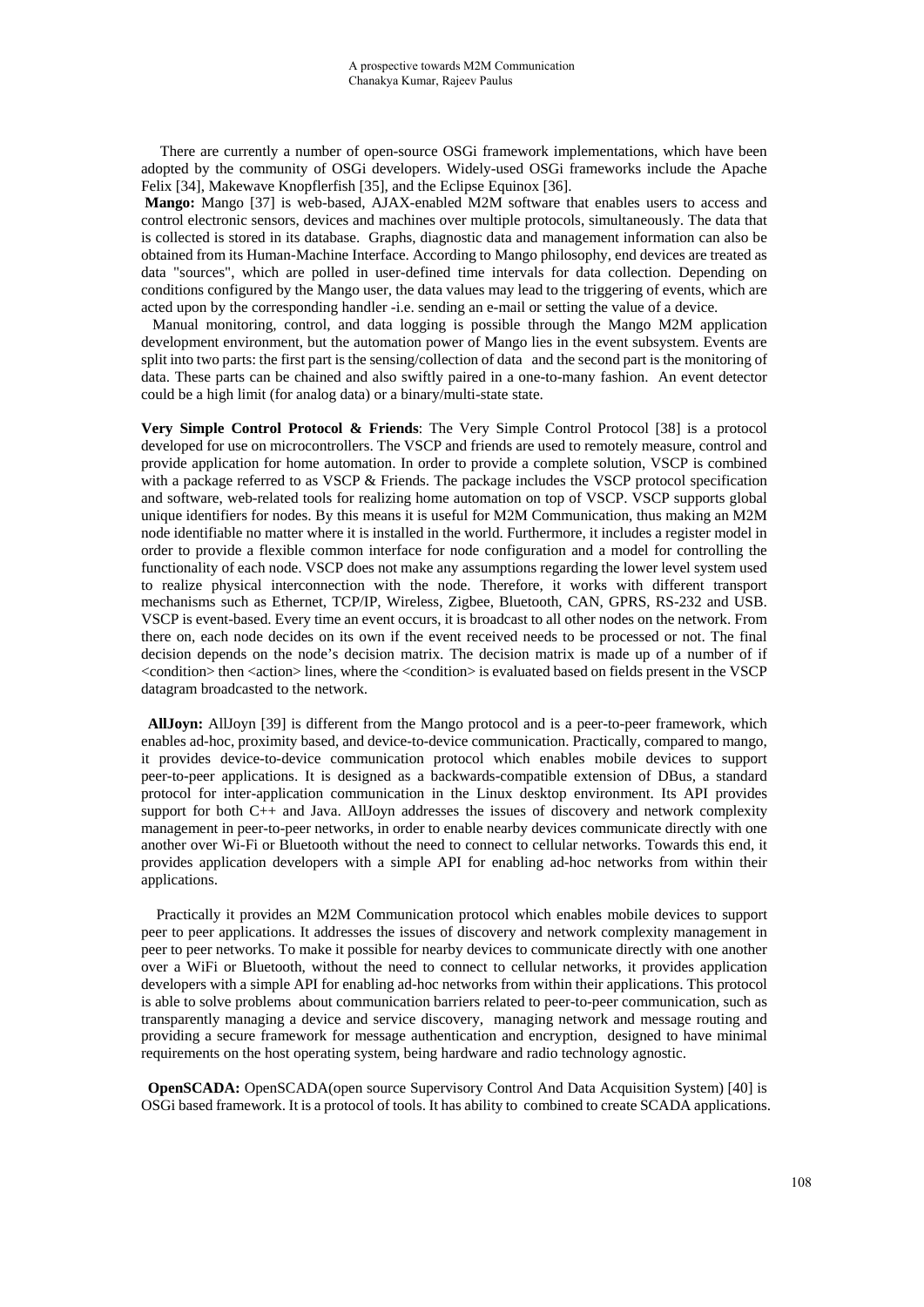Therefore, it gives the path towards development libraries, interface applications, mass configuration tools, as well as front-end and back-end applications. It support various functionality subsets that are provided by different subprojects within OpenSCADA , with the main ones being ATLANTIS and UTGART. The former is the main SCADA component; it contains the implementation of the OpenSCADA interfaces in Java, and provides modules for interfacing with external systems like S7 PLC, OPC, SNMP, relational databases, etc. Data acquired by these interface modules can be processed, monitored and archived by the components of ATLANTIS. Furthermore, OpenSCADA provides components for building custom client and server applications. UTGART on the other hand is a vendor-independent Java OPC Client API that can be also used independently from other OpenSCADA projects. The scope of UTGART is to provide functions that enable connection to an OPC server. UT-GART is used in conjunction with ATLANTIS to enable connection and communication with third party systems via OPC. As OpenSCADA is implemented entirely in Java it is platform-independent.

**Proview:** Proview [41] is a Process Control System, that provides functions required for control sequentially , acquisition of data, communication etc. In theory, it is based on a soft-PLC solution, which runs on standard computers that have the Linux operating system. As Proview is a distributed system, there may be several M2M devices connected through a network, with the preference being Ethernet, in the overall process control system. A typical Proview system consists of one process control system and one or more operator stations. It is possible to program Proview with a graphical PLC editor and also with high-level programming languages such as C, C++, or Java. The common I/O system used in Proview is Profibus, which is a robust and well-tested field bus. However, other I/O systems such as Modbus TCP, also have support. The capability to implement other I/O systems with available drivers or develop new ones using high-level languages is also prevalent.

Finally, Proview supports communications with other process control equipment over the OPC XML/DA protocol.

**Pvbrowser:** Pvbrowser [42] is a SCADA application framework based on web browser and provides a specialized browser for the client computer, and an integrated development environment for creating servers that implement the visualization presented on the client. It has the capability to provide data acquisition programs for a variety of protocols that the server uses to communicate with the M2M application. The data acquisition programs are realized in the form of daemons, where a separate daemon is used for each interface. The daemon reads the interface and writes the result in a shared memory. The visualization server may read the shared memory and display its content, thus revealing the interface information to the end user. In the reverse direction, the interface daemon has a mailbox, which is written by the virtualization server to output signals to the interface. The overall Pvbrowser architecture is summarized in Figure

# **6. M2M Applications**

**Smart homes:** If there are sensors and actuators all over our houses and offices, it can make our life more comfortable in several ways: From room heating to alarm system- room heating that can be changed accordingly to the time of the day. Domestic incidents can alter in accordance with the time of the day. It is possible to avoid domestic monitoring if there is an appropriate monitoring and alarm system. When an electrical equipment is not needed, energy can be saved by automatically switching it off. For example, to reduce load peaks, the overall energy consumption could be altered by energy providers that use dynamically changing energy prices.

 An automation logic may optimize power consumption cost throughout the day by observing when the prices, which are provided by an external web service and are set according to current energy production and consumption, are cheap and by considering the specific requirements of each appliance at home [43].

Usually, small and inexpensive Machines/Devices in M2M Communication, have limitations like energy consumption, storage and bandwidth. Because of these constraints, it becomes challenging to design Home M2M networks to accomplish a highly connected, efficient and reliable home. These are interference, channel dynamic, resource constraints, device heterogeneity, self organization, quality of service and security [44]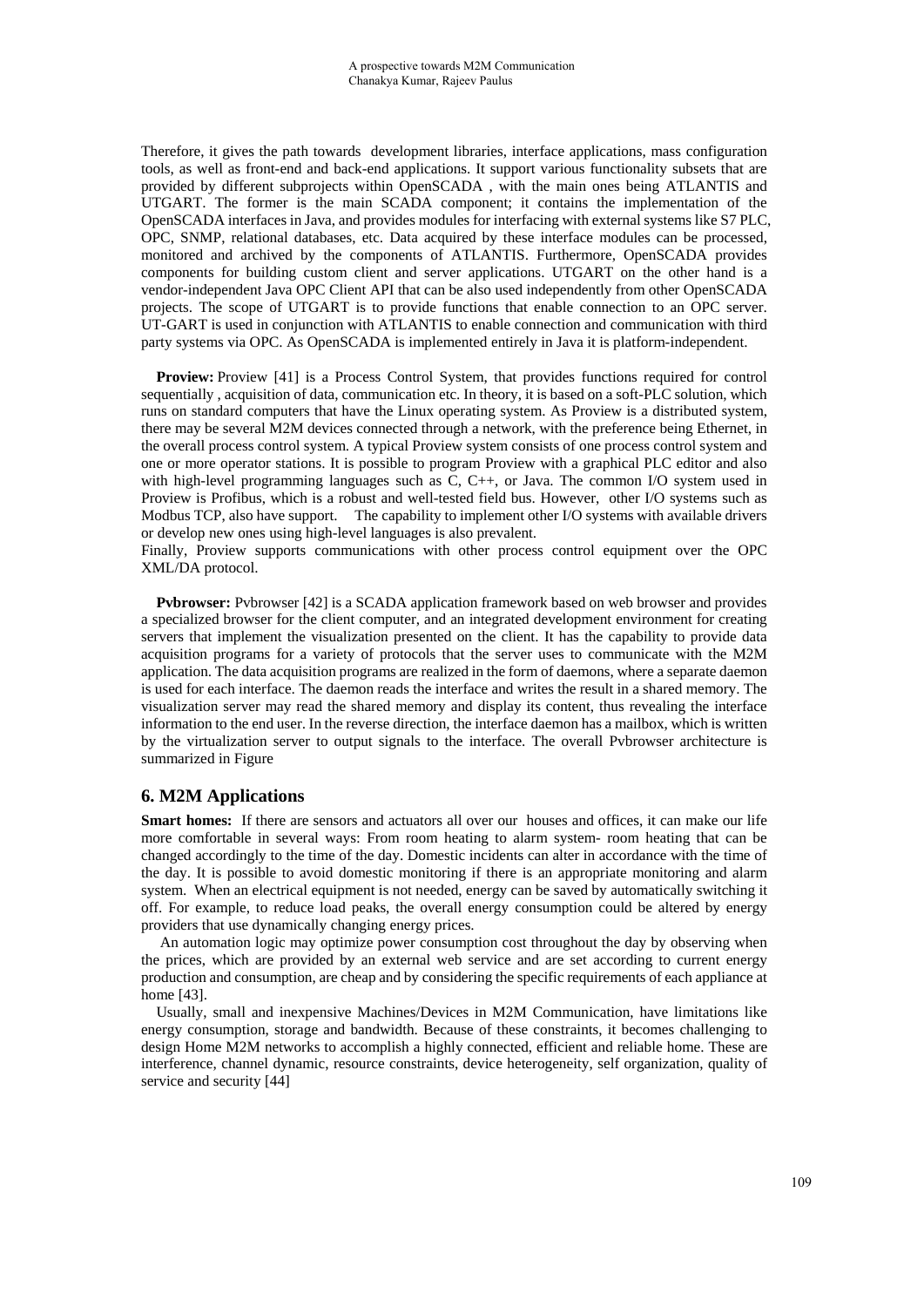**E-health care:** When dealing with serious diseases, like an acute heart disease or a stroke, time is of utmost importance. According to the WHO, 16.7 million people around the globe will die of cardiovascular disease each year [45]. 75 percent of the 300 million adult diabetics in 2005 lived in developing countries [46]. It is projected that the number of people with diabetes in developed countries will rise 42 percent from 51 million in 1995 to 72 million in 2025 [47]. These analyses give the actual scenarios for the requirement of an E- healthcare system. If immediate medical treatment and care is made available, many patients' lives can be saved if they are transferred quickly to a hospital.

 Techniques like angioplasty and installing lifesaving defibrillators in proper areas, are some of the approaches that have been developed to reduce fatalities in acute diseases.

Now, Body Area Networks (BANs) are emerging that can efficiently monitor a patient's health and disease progression. These are seen to be a promising approach to improving health care. [48]. In BAN, sensors are deployed within the body to monitor the physiological condition of the health care provider in a remote area by internet or any other wireless technology without seeing them physically in person [49, 50].

**Fleet Management:** Sensors, actuators and processing power are now being associated with smart cars, trains, bicycles along with roads. Roads and transported goods are equipped with sensors and send important information to the driver or service providers as traffic information and weather forecast. Given below, are the main applications in transportation, fleet management, vehicle maintenance infotainment, theft prevention, emergency call support, navigation, toll and asset tracking.

 Car dealers can send reminders and special deals to vehicle owners for routine maintenance or promotional offers. These could be, electric vehicle charging related applications that give the location of charging stations, manage the charging process and parameters in the car if any, and generate relevant records for billing purposes. Because of the essential mobility requirement of vehicular communications, almost all transportation applications use commercial cellular networks. Typically, a vehicle that uses mobile communications, in order to connect to the application server in the network, has a modem embedded in it.

**Smart grid (SG)**: Smart Grid is a new concept of technology in the context of M2M Communication. Smart grid is based on the idea of the connectivity model of millions of smart meters. It is a technology where smart meters would not require human intervention in characterizing power requirements and energy distribution.

 Power providers, distributors and consumers can maintain near-real –time awareness of one another's operating requirements and capabilities with the help of an electric grid that has smart capability. The Smart Grid can produce, distribute and consume power in the most efficient and intelligent way through this awareness.

 Three task forces have been created for IEEE P2030 SG standards. These are dedicated to the standardization of power engineering, information and technologies, respectively [51].After various analyses, it is predicted that the M2M market will have more than 85 million connections globally by 2012[2].

 The smart metering system allows the collection of various data, in real time, from meters that provide temperature, energy consumption or pollution level. The M2M device is configured so that it can be scheduled to periodically report the meter data. For example, a smart meter will report the metering information to an M2M server, every 3 hours.Two possible solutions for periodic reporting have been adopted in current deployments:

- Sms Solution- sms is used to report the meter data.
- GPRS solution a GPRS bearer is established and then used to report the meter data over TCP/IP.

 One example of a smart telemeter is a gas tank monitoring system that is used in an energy company. The use of MNO networks allows for increased worker security, as well as a high degree of operational efficiency. Real time monitoring of gas tank level communication module that is installed in the gas tank level meter can be done.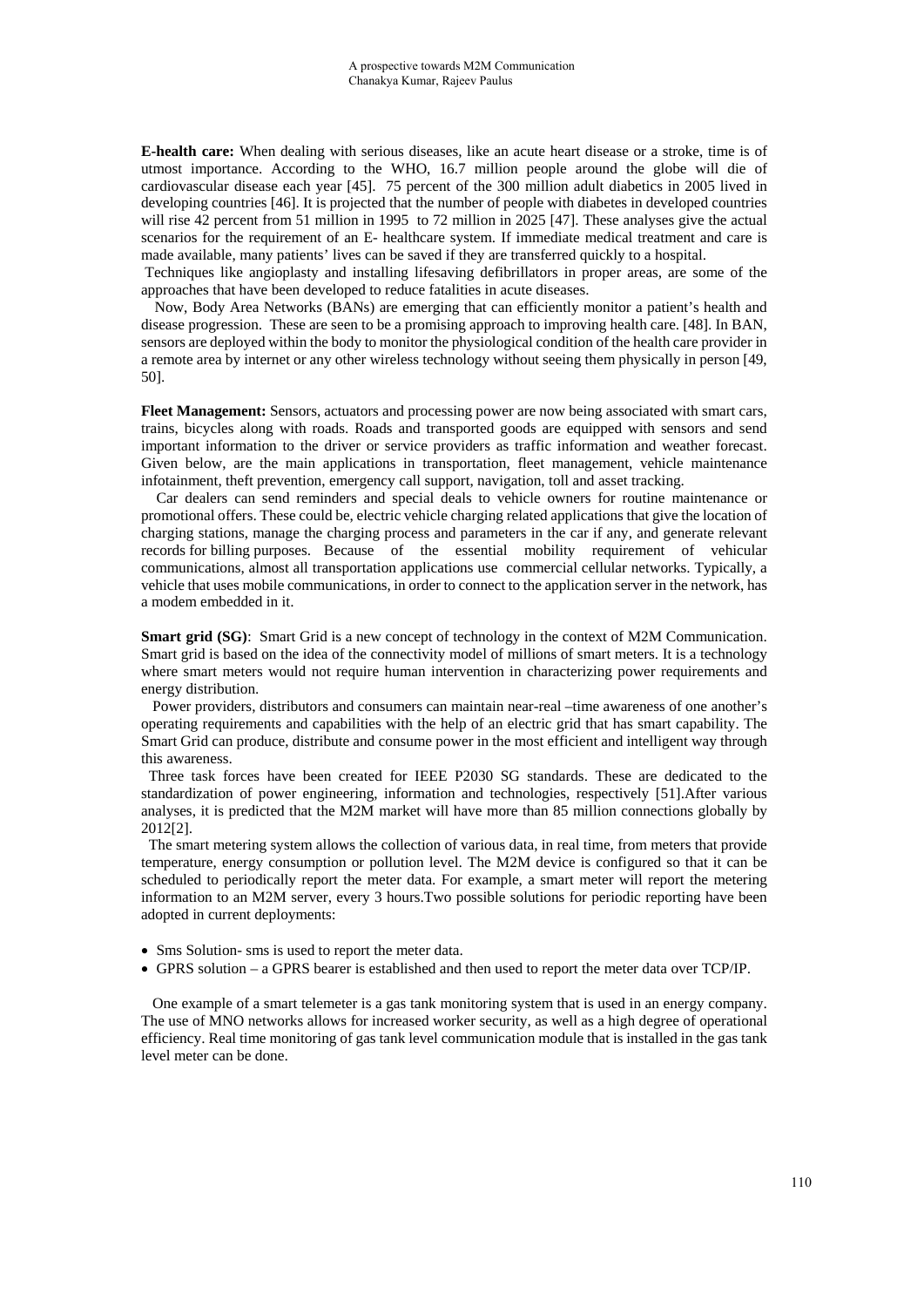**M2M Smart Warrior System:** A study published by IDATE earlier this year assures that an important part of the recent market growth in M2M satellite communications was caused, among other things, by the increase of its use in military applications.

 Acknowledging the potential of GPS-based M2M and wireless sensor networks to coordinate military operations, the militaries of many countries are using them in many critical operations. The U.S. Army currently employs a system called Blue Force Tracker (BFT), which provides a commander with real-time feed of the soldier's location and allows tracking of individual units.

Providing information, in real time, of the location of something or somebody is important when you are running a business, but when your life or the life of your comrade is hanging by a thread, it is vital to be able to rely on a superior tracking solution.

 Projects such as the Future Force Warrior aim to integrate not only tracking technology, but also monitoring of biometric readings of the soldiers to know their status at every moment. Among the data provided would be that of body and skin temperature, heart rate, and hydration levels.

 From securing intel to taking care of soldiers: On September 2012, the site AOL Defense published an article describing a series of information and intelligence management problems that NATO forces were experiencing in the campaign of Libya. In the article, interviewee US Air Force Lt. Gen. Frank Gorenc, suggested that the solution to avoid similar future problems might be to "develop systems that allow for the machine-to-machine transfer of data". Providing secure data channels are one of the challenges of using M2M military applications. There are companies specialized in military-grade secure M2M communications. However, there are many more potential uses on the theater of operations.

Military transportation is a sector in which M2M could make great improvements. Fleet management and connected vehicle solutions similar to the civilian counterparts, may enable vehicle diagnostics. M2M border warrior is the concept where the system can control the whole area without humans – that may be the real-time innovation in the field of M2M Communication. In the end, military applications are not very different of the civilian ones. Their purpose may be saving lives instead of making profits, but the key still lies in improving efficiency.

### **7. Issues with M2M communication**

 Despite the tremendous benefits of M2M Communication, it is still in its infancy and faces many technical issues – energy efficiency, Govt. reorganization, reliability of protocol, software development issues, security and privacy .For the deployment of M2M Communication these challenges must be resolved. These challenges include: energy related issues connected to keeping our surroundings green, cost related issues, technology for everyone, security, and privacy and reliability issues. For some types of real time applications these issues are very precious, especially in the E-healthcare system. In the following section we have taken care to cover almost all these issues.

## **8. Efficiency and Reliability in M2M Communication**

 At present, there are many rapidly growing M2M communication systems that have unique features. However, most M2M communication systems are generally organized in the architecture similar to that shown in fig (1). They have the following common characteristics: there are a large number of M2M nodes set up in an M2M domain. These collect useful information that have been sensed, and transmit the same to the application domain via the network domain. These common characteristics can benefit users of the fast growing M2M communication system. They, however, require fulfilling the criteria for energy efficiency, security, privacy, cost-effectiveness and reliability. For the successful deployment of M2M Communication, these requirements must be satisfied. In this paper we have discussed the requirements of energy efficiency, reliability, and cost effectiveness on node level and network level, and efforts have been made to propose a methodology for an efficient and reliable M2M Communication.

### *A. Energy Efficiency:*

We need an energy efficient system in order to help our environment cope with global warming and facilitate sustainable development. However, telecommunication data volume increases approximately by an order of 10 for every five years. This results in an increase of the associated energy consumption by approximately 16-20 percent per annum [52]. For instance, in Japan the N/W power consumption in 2025 is predicted to be 15 times that of the 2006 level. Due to the anticipated increase in traffic volume with broadcast services and machine to machine communication, there will be a burst of traffic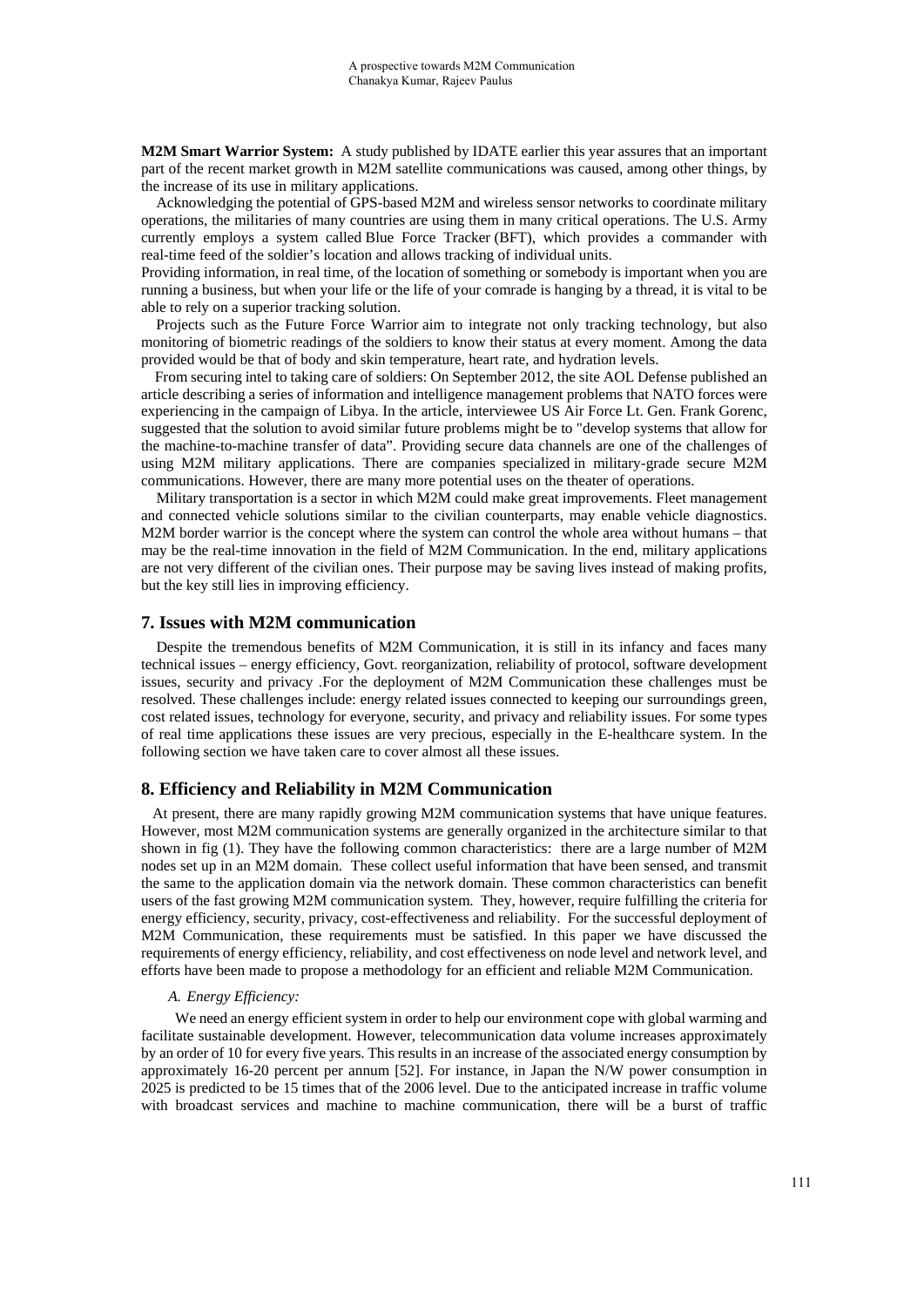originating from cloud computing [53]. Information and Communication Technology usages have grown at a staggering rate worldwide with an estimated 6 billion users in 2007[54]. Every year, 120,000 new base stations are deployed servicing 400 million new mobile subscribers around the world [55]. The impact is compounded by the incredible growth of M2M Communication in the developing world that turns to wireless as a medium to leapfrog from past traditional communication. Remote sites prevent the developing regions which often rely on insufficient diesel generators for power, expanding the communication's carbon footprint at an even higher rate. A low power urban cell site requires 3KW of power (70-80 KWH of energy for a 24-hour operation) and generates an estimated 11 tons of carbon dioxide [56].

 Currently 3 percent of the worldwide energy is consumed by the ICT infrastructure. This causes about 2 percent of world wide  $CO_2$  emission by an airplane i.e. through the aviation industry or  $\frac{1}{4}$  of the worldwide  $CO<sub>2</sub>$  emission by cars.

[57] The last report by ABI research estimates an M2M projected compound annual growth rate (CAGR) of over 25 percent per year with 232.5 million cellular M2M connections by 2014[58]. Since there are currently 50 billion machines in the world that would benefit from M2M activity, market growth is expected to accelerate. While we would like to say that zero carbon foot print is a major contributor to growth, the reality is the significant environmental benefits of M2M that are often fortunate side effects in smart technology. Recently, the term "Green M2M Communication" has been marketed and sloganized as a solution to addressing the growing cost and environmental impact of M2M Communication system.

### *B. Reliability:*

 To achieve Energy Efficient and Reliable M2M Communication individually is not a difficult job. However, when the requirements of Energy Efficiency and Reliability are viewed as a whole, the issues become complicated. Reliability is a critical issue for Green M2M Communication, because unreliable transmission of data causes false monitoring data reports, long delays, and even data loss, which would reduce people's interest in M2M Communication. Therefore High Reliable M2M Communication is the demand for the next generation communication. Till now researchers have investigated and invented many efficient methods to develop an energy efficient environment for Node Domain . They use different types of sleeping algorithms. A certain research paper has investigated the power consumption of a wireless sensor node with regard to the size of the cell area. Reducing the cell size reduces the cell ECR (Energy consumption ratio) as desired while increasing the capacity density, but the overall RAN energy consumption remains unchanged. In order to trade the increase in capacity density with the sensor node area without degrading the cell capacity provision, a cluster sleep mode is proposed [58].

### **9. Conclusion**

It is possible to enable communication among smart devices by the means of M2M, and this adds a new dimension to the whole process. Thus the vision of "connectivity of a large number of devices/machines without human intervention", becomes a reality. To this end, we put forth that M2M Communication should be considered as a part of the overall communication of the future. This will certainly be dramatically different from the present day's communication pattern.

In this paper we have surveyed the most important aspects of M2M with emphasis on what is being done and what are the issues that require further research. Indeed, current technologies make the M2M concept feasible but do not fit well with the scalability and efficiency requirements that they will face.

## **10. References**

- [1] Nelson, Michael R. "20 The Next Generation Internet, E-business, and E-everything." (2000).
- [2] G. Lawton "Machine-to-machine technology gears up for growth" Computer, 37(9):12–15, Sept. 2004.
- [3] G. O. Young "Synthetic structure of industrial plastics " in Plastics, 2nd ed. vol. 3, J. Peters, Ed. New York: McGraw-Hill, 1964, pp. 15–64.
- [4] M. Botterman, for the European Commission Information Society and Media Directorate General, Networked Enterprise & RFID Unit – Internet of Things: An Early Reality of the Future Internet, Report of the Internet of Things Workshop, Prague, Czech Republic, May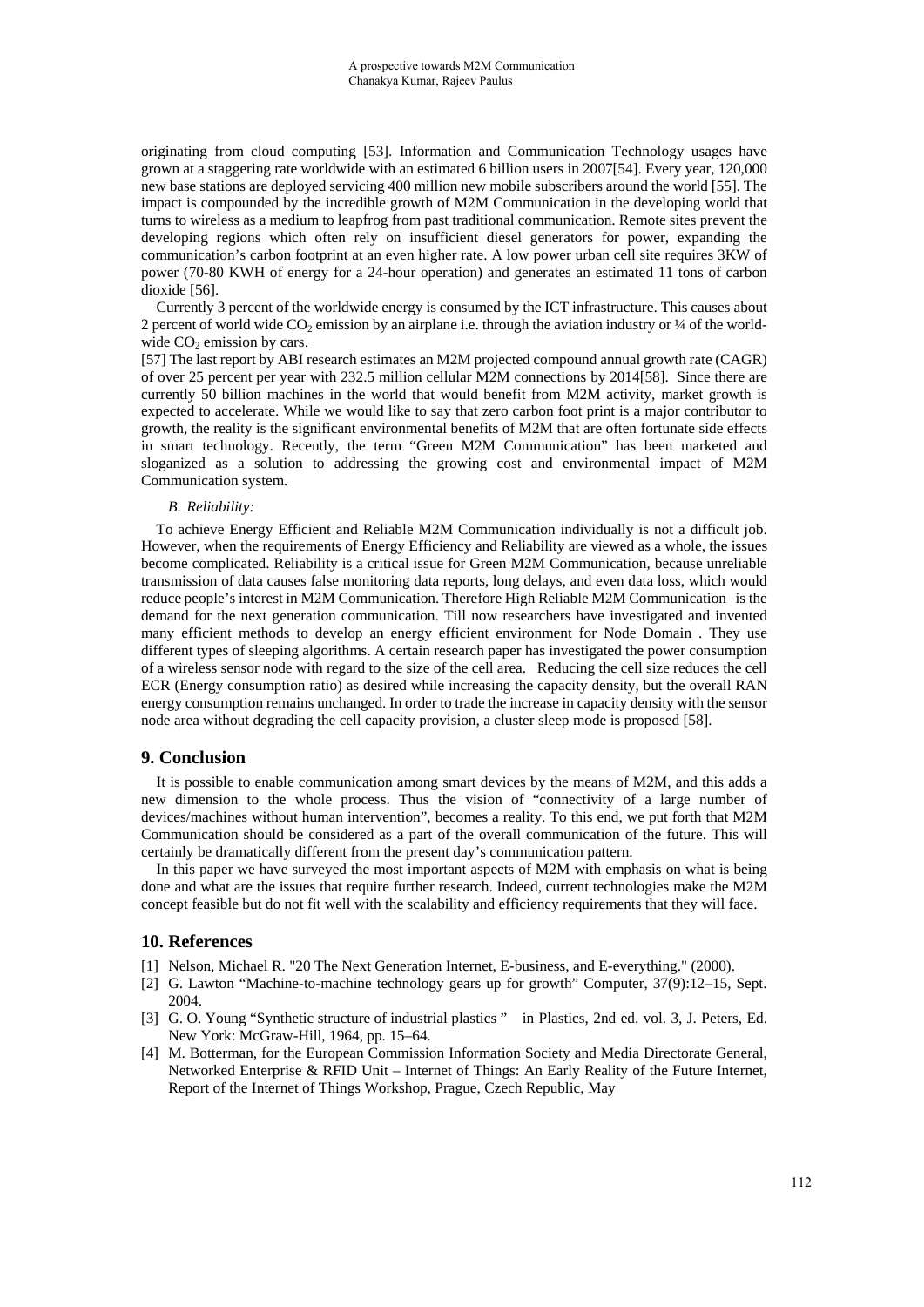- [5] "AutomatedM2MIntelligence".http://www.nasa.gov/centers/ames/news/releases/2006/06\_72AR.ht ml, 2006. (Online: accessed 30. June)
- [6] Watson, D. S. "Machine to Machine (M2M) Technology in Demand Responsive Commercial Buildings", 2004 ACEEE Summer Study on Energy Efficiency in Buildings, Pacific Grove, CA, USA.
- [7] D. Niyato, Lu Xiao, and Wang Ping, "Machine-to-machine communications for home energy management system in smart grid," Communications Magazine, IEEE, vol. 49, no. 4, pp. 53-59
- [8] "Machine-to-Machine (M2M) Communication Challenges Established (U)SIM Card Technology" GD (http://www.gi-de.com/portal/ page? pageid=44,139339& dad=portal & schema=PORTAL)
- [9] Emmerson, Bob. "M2M: the Internet of 50 billion devices." *WinWin Magazine*(2010): 19-22.
- [10]Lu, Rongxing "GRS: The green, reliability, and security of emerging machine to machine communications." Communications Magazine, IEEE 49.4 (2011): 28-35.
- [11] Brazell, Jim Brodie, et al. "M2M: the wireless revolution." (2013).
- [12] ''Machine-to-machine (M2M),The rise of the machines,'' Juniper Networks White Paper, 2011.
- [13] Menter.com/embedded system white paper-aug.2009- NUCLEUS.
- [14] Wayne L. Ward "Emerging Solutions Group Sprint Nextel "The Transformative Power of M2M-siia.net/presentations/software/aam/Wayne\_Ward\_Sprint.pdf
- [15] D. Niyato, Lu Xiao, and Wang Ping, "Machine-to-machine communications for home energy management system in smart grid," Communications Magazine, IEEE, vol. 49, no. 4, pp. 53-59
- [16] G. Wu, S. Talwar, K. Johnsson, N. Himayat, and K.D. Johnson, "M2M: From mobile to embedded internet," IEEE Communications Magazine, 2011,vol. 49, no. 4, pp. 36 – 43.
- [17] Y. Zhang"Home M2M networks: Architectures, standards,and QoS improvement," IEEE Communciations Magazine, 2011,vol. 49, no. 4, pp. 44 – 52.
- [18] C.-Y. Chan, "Connected vehicles in a connected world," in VLSI Technology, Systems and Applications (VLSI-TSA), 2011 International Symposium on , Hsinchu, Taiwan, 25-27 April 2011 , pp.  $1 - 4$ . [4].
- [19] Bouabdallah, Fatma, Nizar Bouabdallah, and Raouf Boutaba. "Efficient reporting node selection-based MAC protocol for wireless sensor networks." *Wireless networks* 19.3 (2013): 373-391.
- [20] Y. Chen and W. Wang, "Machine-to-Machine Communication in LTE-A," in Vehicular Technology Conference Fall (VTC 2010-Fall), IEEE 72nd, Ottawa, ON, Canada, 6 –9 Sept 2010, pp.  $1 - 4$
- [21] Z.M. Fadlullah et al., "Toward intelligent machine-to-machine communications in smart grid," IEEE Communications Magazine, vol. 49, no. 4, pp. 60-65, 2011.
- [22] European Telecommunications Standards Institute, "Machine to Machine Communication"European Telecommunications Standards Institute, ETSI-TR-102691. Available: http://www.etsi.org.
- [23] Wu, Geng, et al. "M2M: From mobile to embedded internet." *Communications Magazine, IEEE* 49.4 (2011): 36-43.
- [24] J. C. Ferreira, R. Roque, C. Roadknight, J. Foley, P. Ytterstad, and B. Thorstensen. Sensor Telcos "new business opportunities; Deliverable 1 - Main technology trends, capabilities of devices and service examples"Technical report, Eurescom, 2006
- [25] The Council of the European Union "concerning the protection of animals kept for farming purposes", COUNCIL DIRECTIVE 98/58/Eco, Jul.1998
- [26] J. Baliga, K. Hinton, and R. S. Tucker, "Energy consumption of the Inter-net," COIN/ACOFT, Melbourne, Australia, Jun. 2007.
- [27]Kaushik Das. "IPv6 and the 2008 Beijing Olympics". http://www.ipv6.com/articles/general/IPv6-Olympics-2008.htm, 2008.
- [28]L. Atzori et al., The Internet of Things: A survey, Comput. Netw. (2010), doi:10.1016/j.comnet.2010.05.010
- [29]J. Baliga, R. Ayre, W. V. Sorin, K. Hinton, and R. S. Tucker, "Energy consumption in access networks," presented at the Opt. Fiber Commun. (OFC)/Nat. Fiber Opt. Eng. Conf. (NFOEC), San Diego, CA, Feb. 2008.
- [30] Peder J. Emstad, Poul E. Heegaard, and Bjarne E. Helvik. TTM4110 Pålitelighet og ytelse med simulering. Tapir akademisk forlag, 2004.